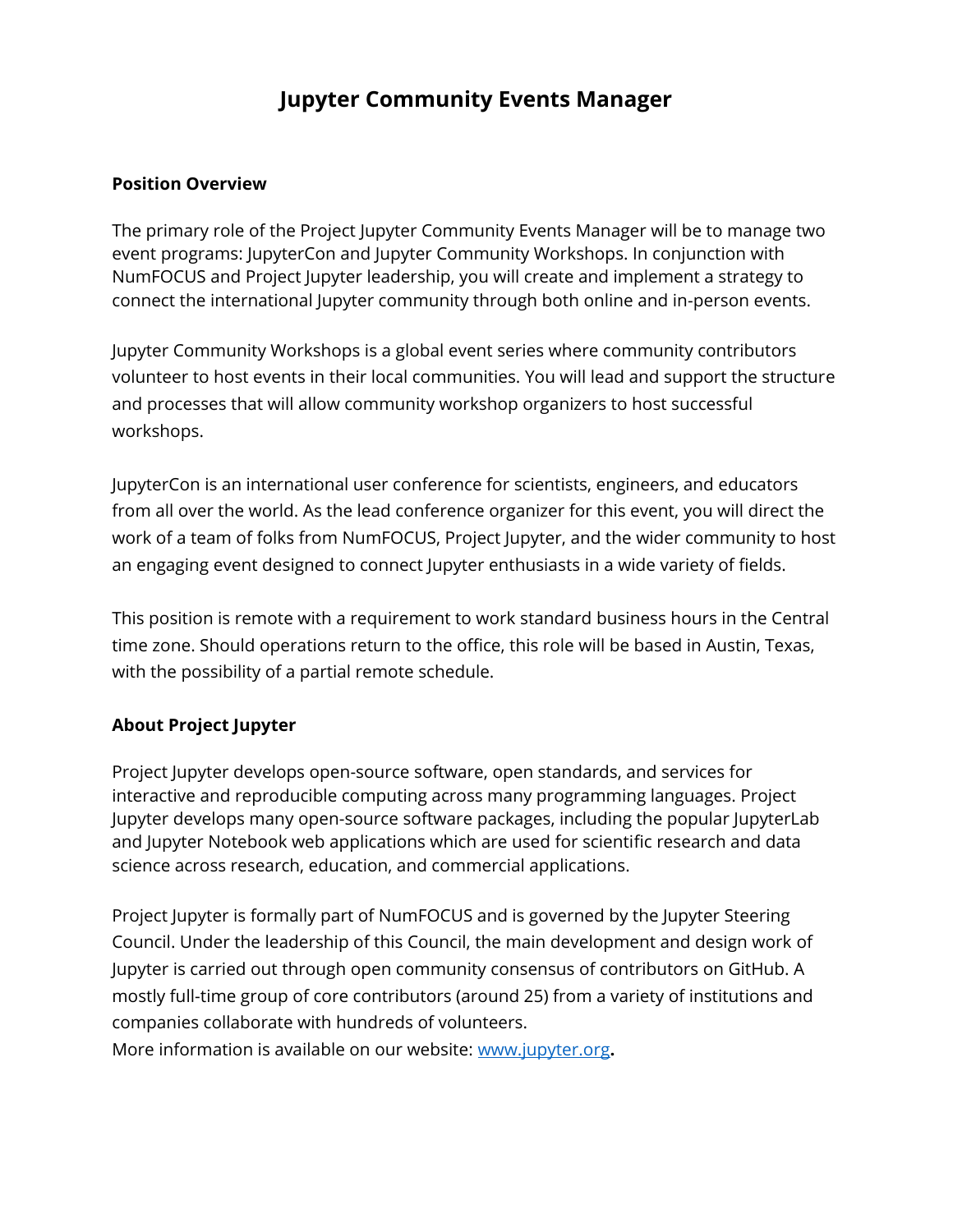## **About NumFOCUS**

NumFOCUS is a 501(c)(3) nonprofit organization that promotes open practices in research, data, and scientific computing by serving as a fiscal sponsor for open source projects and organizing community-driven educational programs.

Our community is made up of lots of incredibly smart and passionate people! You will be working with a small team of friendly and dedicated nonprofit professionals. NumFOCUS staff supports the international community of researchers and data scientists whose work accelerates life-changing research and scientific discoveries for a better world.

More information on our mission and programs is available on our website: [www.numfocus.org](http://www.numfocus.org/)

Our Core Values are the guiding principles by which NumFOCUS makes decisions and by which we define our culture.

- **Inclusivity:** Commitment to diversity and a welcoming, friendly community.
- **Transparency:** Open access creates a collaborative community in which the best ideas can come forward.
- **Curiosity:** Passion for learning and commitment to scientific inquiry.
- **Collaboration:** The best ideas come from a diverse group of individuals working together.

Our team works together closely, and we support one another to do our best. We enjoy generous benefits (medical/dental/vision) and paid time off. Our culture is casual and friendly.

This role enjoys opportunities to travel to other cities in support of events. You can expect to spend about 15 days a year traveling.\*

#### **Responsibilities:**

General

● Establish and maintain a cooperative working relationship with colleagues, academic, business, and industry representatives, and the general public in diverse fields. Interpersonal skills and relationship-building abilities are a crucial part of success in this role.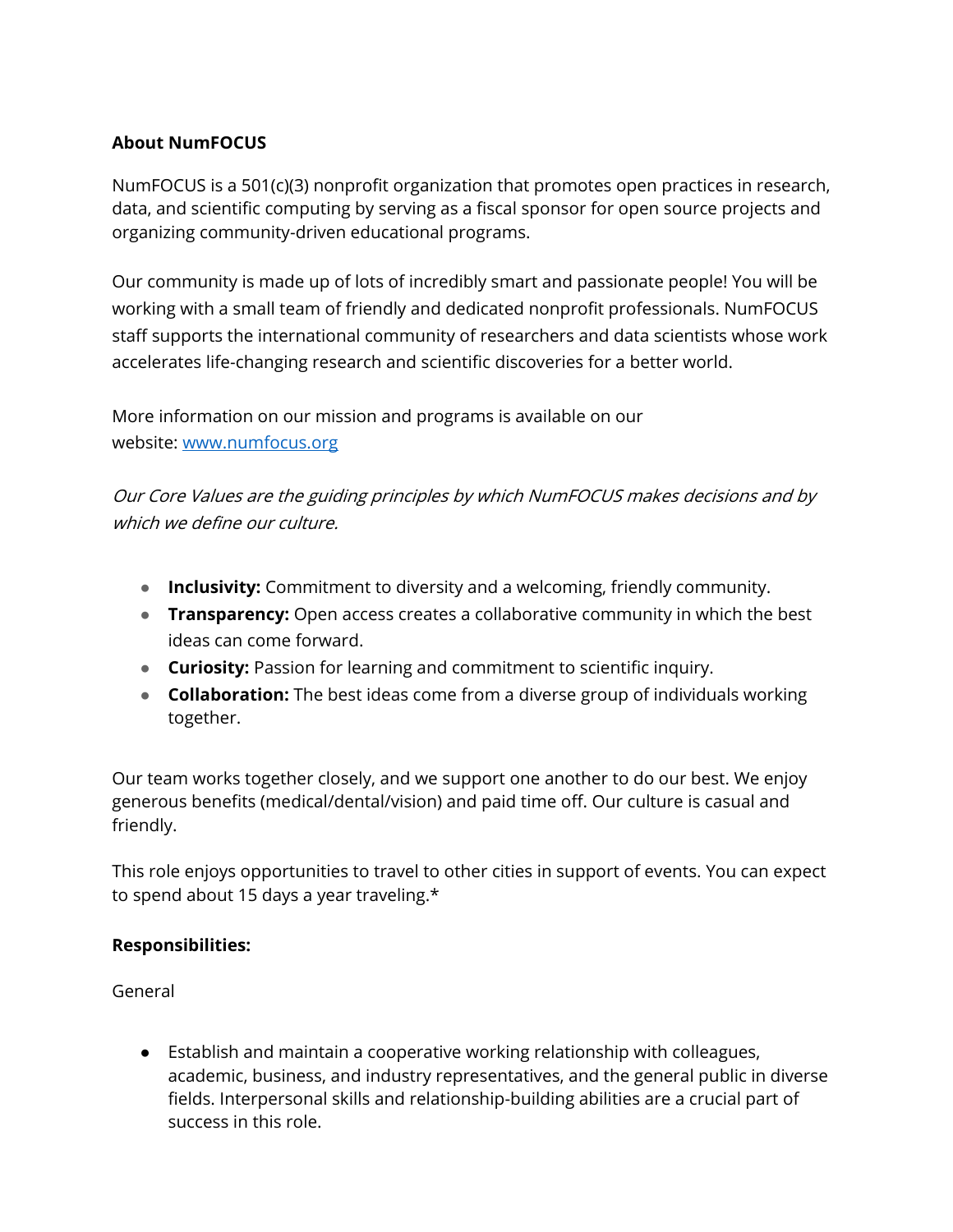- Make it your mission to understand community organizers are passionate volunteers and work to help them create the best event possible for our community.
- Foster and maintain contacts with a wide array of conference vendors to ensure consistent delivery of needed goods and services for event programs
- Work closely with the NumFOCUS Events and Digital Marketing Coordinator to plan and assist with the digital marketing activities that help drive participants to Jupyter events, including social media channels and websites.
- Track all project budget and expenses, prepare reports, develop budget forecasts and work with leadership to incorporate that information into project planning and strategy
- Contribute to and periodically review Jupyter and JupyterCon social media channels

## Community Workshops

- Lead end to end management of a global open call for proposals this includes marketing the grant funding opportunity, working with the committee to vet submissions, and managing all awardee/volunteer event organizer communications
- Post their selection, review and approve all detailed budget proposals
- Mentor, guide, and provide resources for community organizers to support their ability to successfully and efficiently execute their event plans
- Work with NumFOCUS finance team to ensure reimbursements are handled in an efficient and timely manner
- Represent Project Jupyter at events as needed, serving as an ambassador or friendly point of contact

## JupyterCon

- Project manage all aspects of the international user conference
- Manage event-related email communications, including general community inquiries and requests from event participants
- Coordinate the work of a variety of different resources, including external vendors, internal cross-functional teams, and community volunteers.
- Collaborate with various individual committees, ensuring volunteers are supported (Sponsorship/Content/CFP/etc.)
- Collaborate with the NumFOCUS Events Manager to meet the needs of the event (website, badges, catering, etc.)
- Manage all logistics associated with the event's execution, including the day of or onsite/online management
- Provide updates and report progress on conferences at NumFOCUS Event Strategy Meetings and Project Jupyter Meetings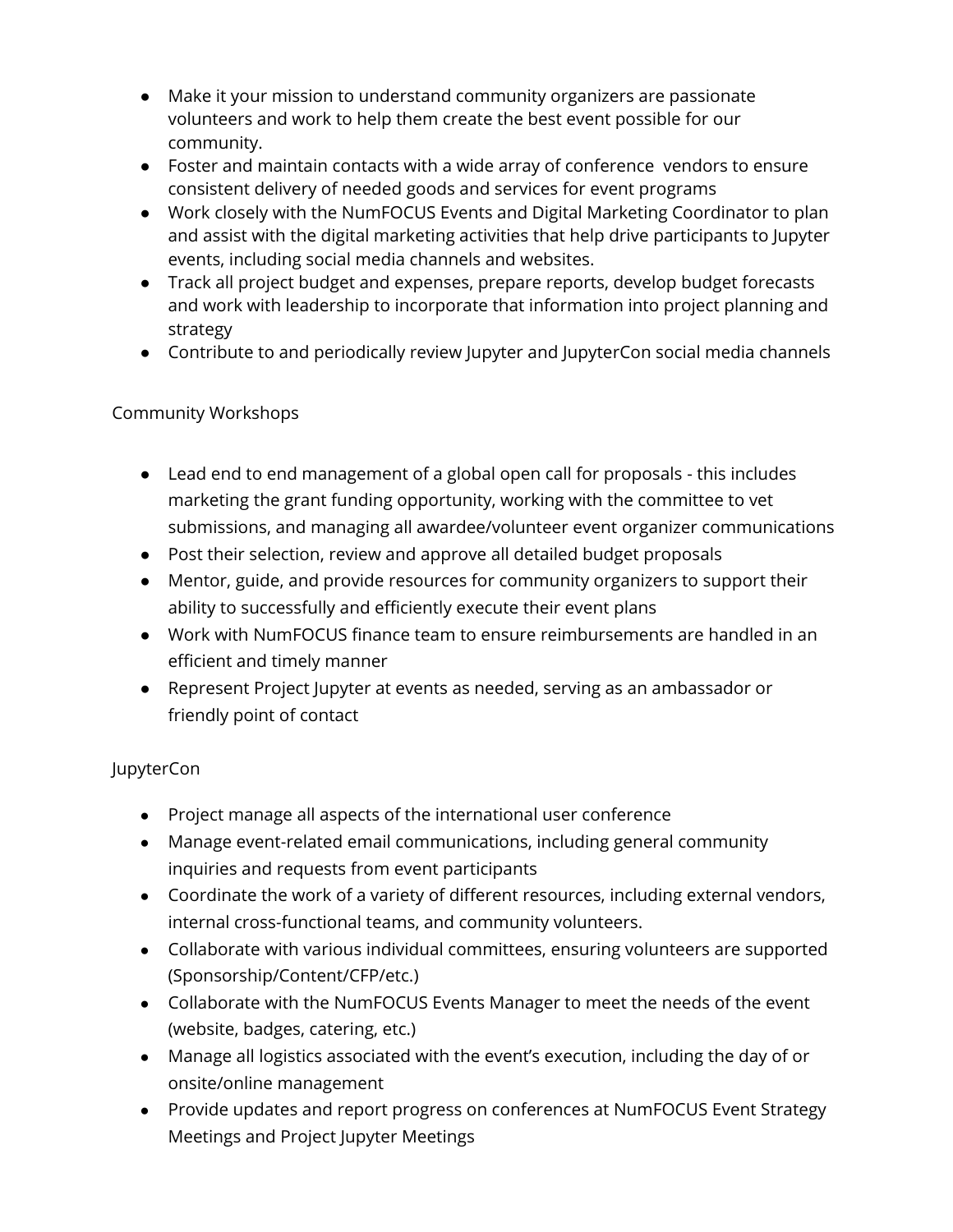- Create a framework for events budget, meticulously track progress, and report postevent on adherence to goals
- Guide NumFOCUS finance team to manage event budgets and reports in an efficient and timely manner
- Represent Project Jupyter at the conference, serving as a friendly point of contact for the community
- Compile a detailed report of outcomes, including post-event feedback from participants and sponsors

## **Required qualifications:**

- 3 years of prior event planning experience
- Self-motivated, flexible, responsible, resourceful, innovative, and highly independent; comfortable creating professional goals and flagging areas where support is needed
- Ability to maintain confidentiality, honesty, and strong ethical reasoning
- Demonstrated self-awareness and commitment to values of diversity, equity, and inclusion
- Show initiative, work independently, and respond appropriately to ambiguity
- Excellent project management skills. Ability to prioritize, plan, and organize complex work in a fast-moving and highly collaborative setting. Strong time management skills.
- Experience in managing, forecasting, and planning large complex budgets using Excel, Google Spreadsheets, QuickBooks, or other budgeting software. Ability to perform business math, analyze budgetary data, follow general accounting procedures, and make accurate projections requiring some inference.
- Outstanding interpersonal communications skills, both oral and written. Is comfortable interacting with a wide variety of people.
- Working knowledge of digital marketing and communications tools, or willingness and aptitude to learn. Because our community is global, we rely heavily on a variety of digital tools to coordinate event marketing and logistics (Slack, Google Docs/Drive, Dropbox, Zoom, etc.)

## **Preferred qualifications (nice-to-have, not required):**

- Experience organizing complex events in remote locations
- Experience being a part of a distributed/remote team
- Experience collaborating with or managing volunteers
- Experience working directly with scientists or engineers
- Familiarity with open source and/or data science communities and tools
- Visual or graphic design skills, an eye for visual design